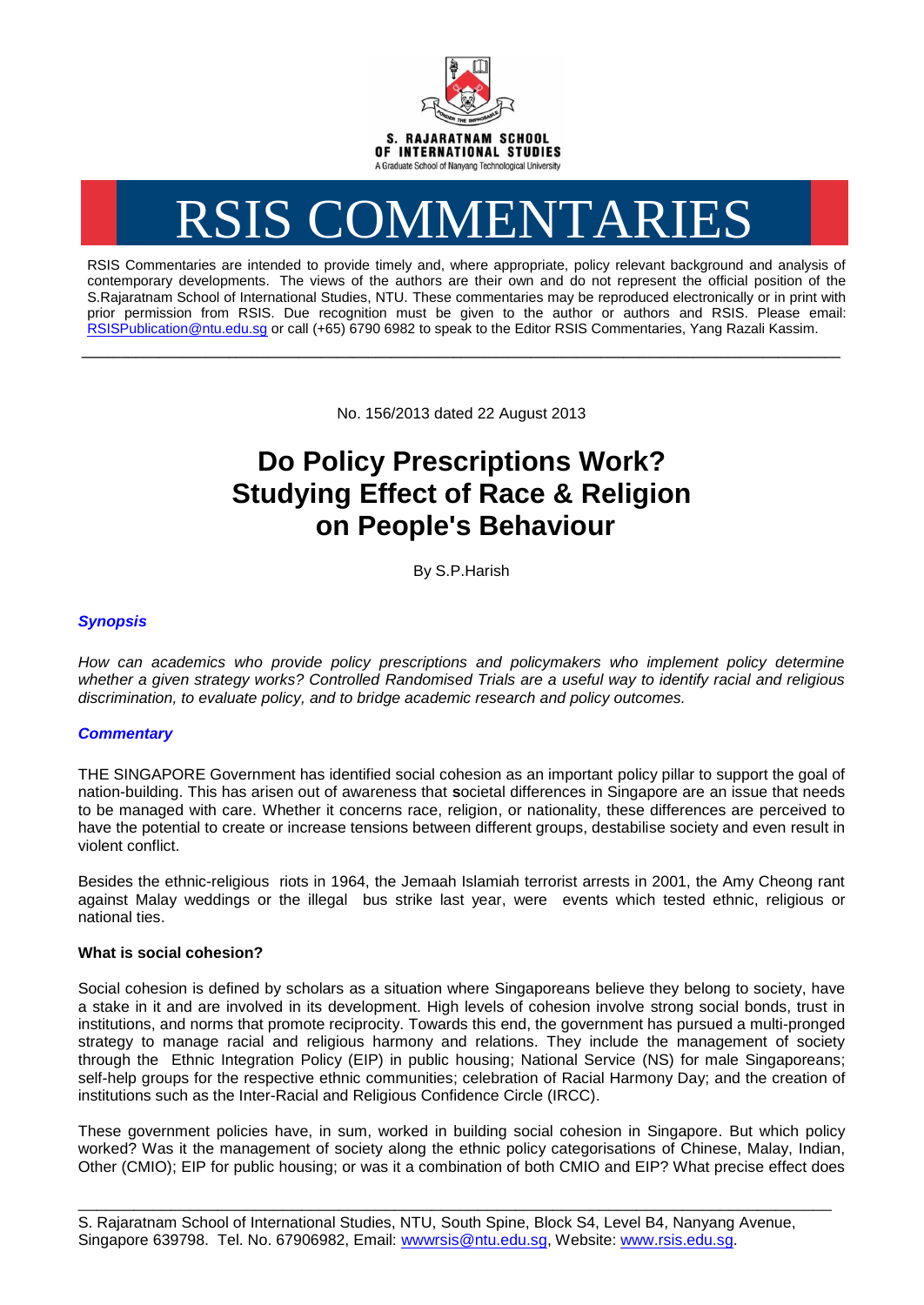NS have on social cohesion in Singapore today? Or did all the above policies serve to achieve the level of cohesion we observe today? While *something* worked we cannot precisely identify what has worked.

How then can scholars who provide policy prescriptions and policymakers who implement policy determine whether a given strategy works? How can we know whether a given policy has had the desired effect on people's attitudes and behaviour? To know whether a policy has worked, we need to imagine what academics call a counterfactual: a world where this particular policy was not implemented but everything else remains the same.

For example, consider a Singapore where EIP was not implemented but everything else stayed the same. Depending on whether we imagine a Singapore with ethnic ghettos and skewed housing prices, or a Singapore where most things remain the same, we would have a different estimation of the effectiveness of this particular policy. Indeed, most debates over the effectiveness of a policy are basically debates about counterfactuals.

### **Controlled Randomised Trials**

Controlled Randomised Trials (CRTs) are a useful way to identify racial and religious discrimination, to evaluate policy, and to bridge academic research and policy outcomes. The roots of CRTs lie in the medical sciences where human trials are mandatory. For example, consider a new drug that claims to cure fever. The drug company is required to conduct a CRT where they would randomly allocate people to two groups: a *Treatment* group which receives the new drug, and a *Control* group which does not receive the new drug. Any difference in measures of fever between the two groups is attributable only to the new drug. Replace 'drug' with 'policy', and replace 'cure fever' with 'change attitudes/behaviour' in the above example and we can see the usefulness of CRTs to evaluate policy. Its main advantage is that the Control group described above is the true counterfactual.

CRTs have been used to identify areas where discrimination could take place along lines of race and religion. For instance, two US scholars conducted a study in 2004 to identify racial discrimination in the labour market. They sent out resumes in response to help-wanted advertisements in Chicago and Boston newspapers and measured the call-back rate for an interview for each resume. They used a fictitious job applicant and randomly manipulated the name with White American names like 'Emily Walsh' or 'Greg Baker', and African-American sounding names like 'Lakisha Washington' and 'Jamal Jones'.

They found that African Americans had to send, on average, 50 percent more resumes than White Americans for an interview callback. This study was a CRT since they randomly manipulated the name of the job seeker but ensured that all other aspects of the resumes were identical. This allowed them to conclude that the 50 percent difference can be precisely attributed to racial discrimination and not to any other extraneous factor.

### **Possible CRTs in Singapore**

In Singapore, we could conduct similar studies to identify potential discrimination along race, religion, age, gender and nationality in the labour market. Ideally we would want to eliminate any systematic discrimination along these lines since it can affect social cohesion, and CRTs can help detect such cases in the job market. For instance, CRTs could identify instances where employers may favour people of certain races and religion, or perhaps prefer younger to older employees, or perhaps choose a foreigner over a Singaporean.

It would involve performing a study similar to the one described above – keeping everything the same in the resume but randomly manipulating the race, religion, age, gender or nationality of the respondent. In a similar vein, this could also be expanded to areas such as the food and rental markets. For example, a CRT could help identify if some food stalls overcharge tourists or some house owners discriminate against tenants from a certain country of origin.

Once a problem is identified, CRTs could also assist in evaluating policy. For instance, CRTs can be used to identify the effect of inter-racial/religious groups in schools and workplace, building social space with foreigners, or tweaking EIP to include foreigners. We can also envision evaluating programmes like National Education and the Speak English/Mandarin campaigns. In some instances, we may have formulated the right policy but the mode of public communication could dilute its effect.

CRTs can help identify the right type of communication strategy that will deliver the desired change in attitudes and behaviour of the mass public. Further, CRTs can also be used to evaluate the precise effect of social media on shaping the attitudes of Singaporeans, especially younger minds. Each CRT listed above would involve randomly allocating individuals to treatment and control groups, and ensuring that only the treatment group gets the policy that we wish to evaluate.